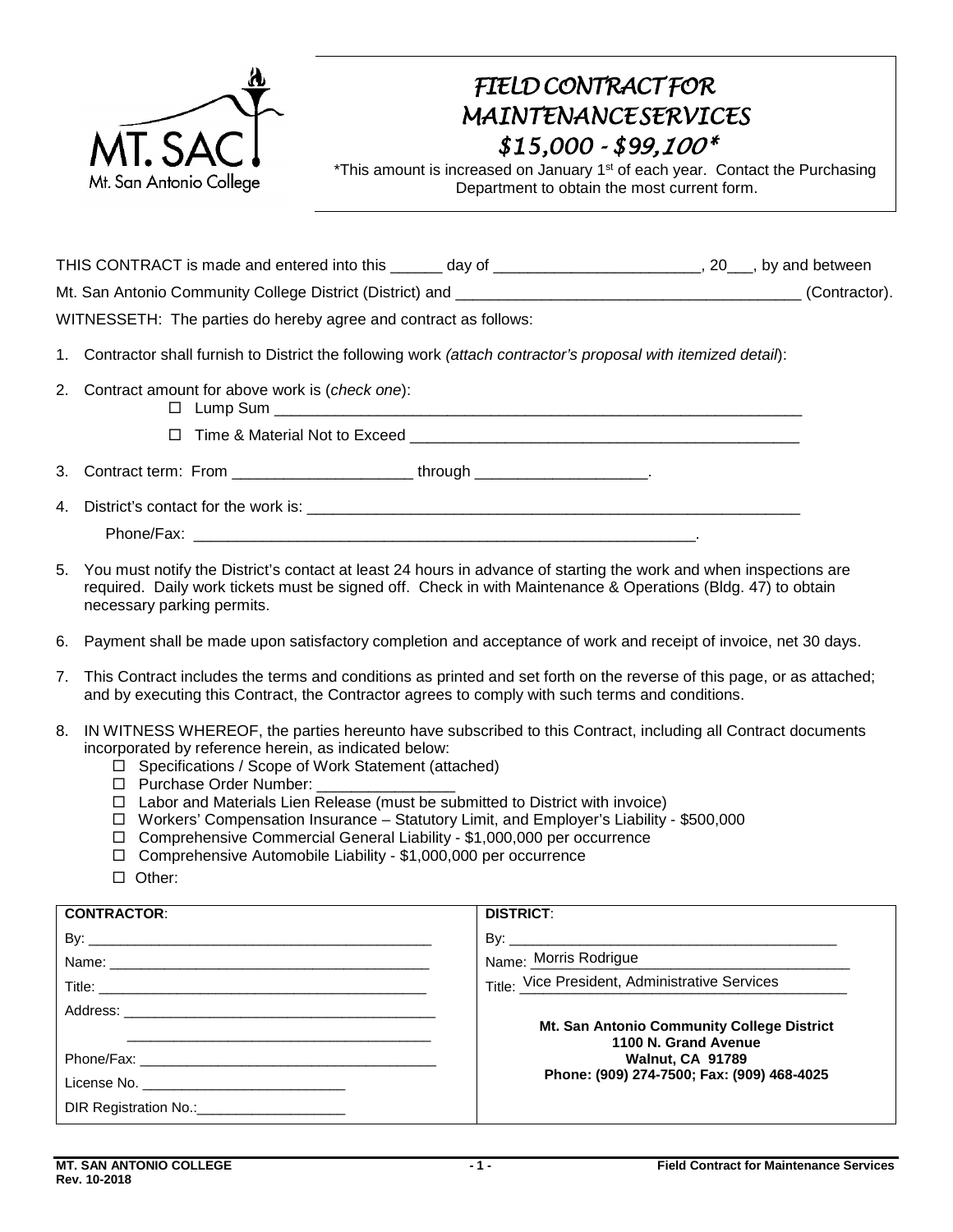- acceptance by the signing of a contract and issuance of a purchase order at any time within 30 days after the receipt of quotes unless otherwise stipulated. District reserves the right to accept or reject any and all quotes and to waive any 1. PROPOSAL ACCEPTANCE. Proposals are subject to informality in any quote.
- warrants that it is familiar with the work site, is satisfied as to existing surface and subsurface improvements. No claim for 2. SITE EXAMINATION. By accepting this Contract, Contractor the condition of the site, its accessibility for materials, workmen and utilities, and Contractor's ability to protect time or money will be allowed as to such matters.
- 3. EQUIPMENT AND LABOR. Contractor shall furnish all tools, material necessary to furnish the service herein described. equipment, apparatus, facilities, transportation, labor, and The service shall be performed at such times and places as directed by and subject to the approval of the authorized District representative indicated.
- 4. SUBCONTRACTORS. Subcontractors, if any, engaged by the Contractor for the service shall be subject to the approval of the District. Contractor shall be held responsible for all operations of subcontractors and shall require them to maintain adequate Workers' Compensation, general and automobile insurance.
- a material obligation of the Contractor under the Contract Documents. The foregoing includes without limitation, default of a material obligation of the Contractor under the Contract Documents. In accordance with Labor Code §1771.1(j)(1) Where a contractor or subcontractor engages in been registered in violation of the requirements of §1725.5, the Labor Commissioner shall issue and serve a stop order prohibiting the use of the unregistered contractor or the unregistered subcontractor on all public works until the registered. Failure of a contractor or subcontractor, owner, him or her pursuant to subdivision (j) is guilty of a misdemeanor punishable by imprisonment in county jail not exceeding 60 days or by a fine not exceeding \$10,000, or both. No time extensions or adjustments in contract price will 5. DIR REGISTRATION. Strict compliance with DIR Registration requirements pursuant to Labor Code §1725.5 is compliance with DIR Registration requirements at all times during performance of the Work by the Contractor and all Subcontractors of any tier. The failure of the Contractor and all Subcontractors of every tier to be DIR Registered at all times during performance of the Work is the Contractor's the performance of any public work contract without having unregistered contractor or unregistered subcontractor is director, officer, or managing agent of the contractor or subcontractor to observe a stop order issued and served upon be made as a result of delays caused by a Stop Order issued in accordance with this section.
- competent supervision of personnel employed on the job, use 6. CONTRACTOR SUPERVISION. Contractor shall provide of equipment and quality of workmanship.
- 7. WORKERS. Contractor shall at all times enforce strict discipline and good order among its workers and shall not employ on the work any unfit or unskilled person. No contact with students is allowed, and proper attire including shirts and safety clothing is required at all time. Any worker whom the

District may deem incompetent or unfit shall be dismissed from the work and shall not again be employed on the project without the District's written consent.

- 8. SUBSTITUTIONS. No substitutions of materials specified shall be made without the prior approval of the District.
- 9. SAFETY AND SECURITY. Contractor is responsible for or of work or of adjoining property, Contractor, without special to act at its discretion to prevent such threatened loss or injury. knowing and following federal, state, local, and District rules and regulations pertaining to safety, security, and driving on the campus. Contractor is responsible for securing the work site and its materials, for the protection of its workers and the public, and for posting signs warning against hazards created by the work. In an emergency affecting life and safety of life instruction or authorization from District, is hereby permitted
- 10. NOISE/DUST: This is a school environment, and if excess occurs, Contractor may be required to reschedule the work. noise, dust or any other disruption of learning activities No radios are allowed at any time.
- 11. CLEAN UP. Contractor shall keep the work site free of debris at all times when work is not actually being performed, remove site shall be left in broom clean condition. Use of District trash it from the premises and properly dispose of it. At completion, bins is strictly prohibited.
- (AHERA). All contract work must meet all regulations set forth in the AHERA rule, which requires District approval of any Containing Building Material (A.C.B.M.). Contractor must notify District representative of any sawing, grinding, cutting or drilling of any A.C.B.M. in occupied areas of District 12. ASBESTOS HAZARD EMERGENCY RESPONSE ACT work that could disturb the integrity of any Asbestos buildings.
- 13. CONTRACT CHANGES. No changes or alterations to this Contract shall be made without specific prior written approval by the District.
- (10) days notice without cause and Contractor shall be 14. TERMINATION. District may terminate this Contract upon ten entitled to compensation based on District's satisfactory acceptance. District may terminate immediately upon default and may withhold from payments due on this contract the amount necessary to complete the work as scheduled.
- 15. INSPECTION. At all times, District shall have access to the work areas, whether in preparation or in progress, and Contractor shall provide safe and proper facilities for same.
- 16. STANDARD OF CARE. Contractor's services under this and skill ordinarily exercised by reputable members of the under similar conditions. If any of its completed products, subsurface utilities or irrigation systems) as a direct result of Contractor's operations, Contractor will, at its own expense, perform all necessary services to correct such defects or Contract shall be performed consistent with that level of care same profession currently practicing in the same locality installations, or services fail to conform to this professional standard, or if property damage occurs (including damage to arrange for the necessary repairs or restoration.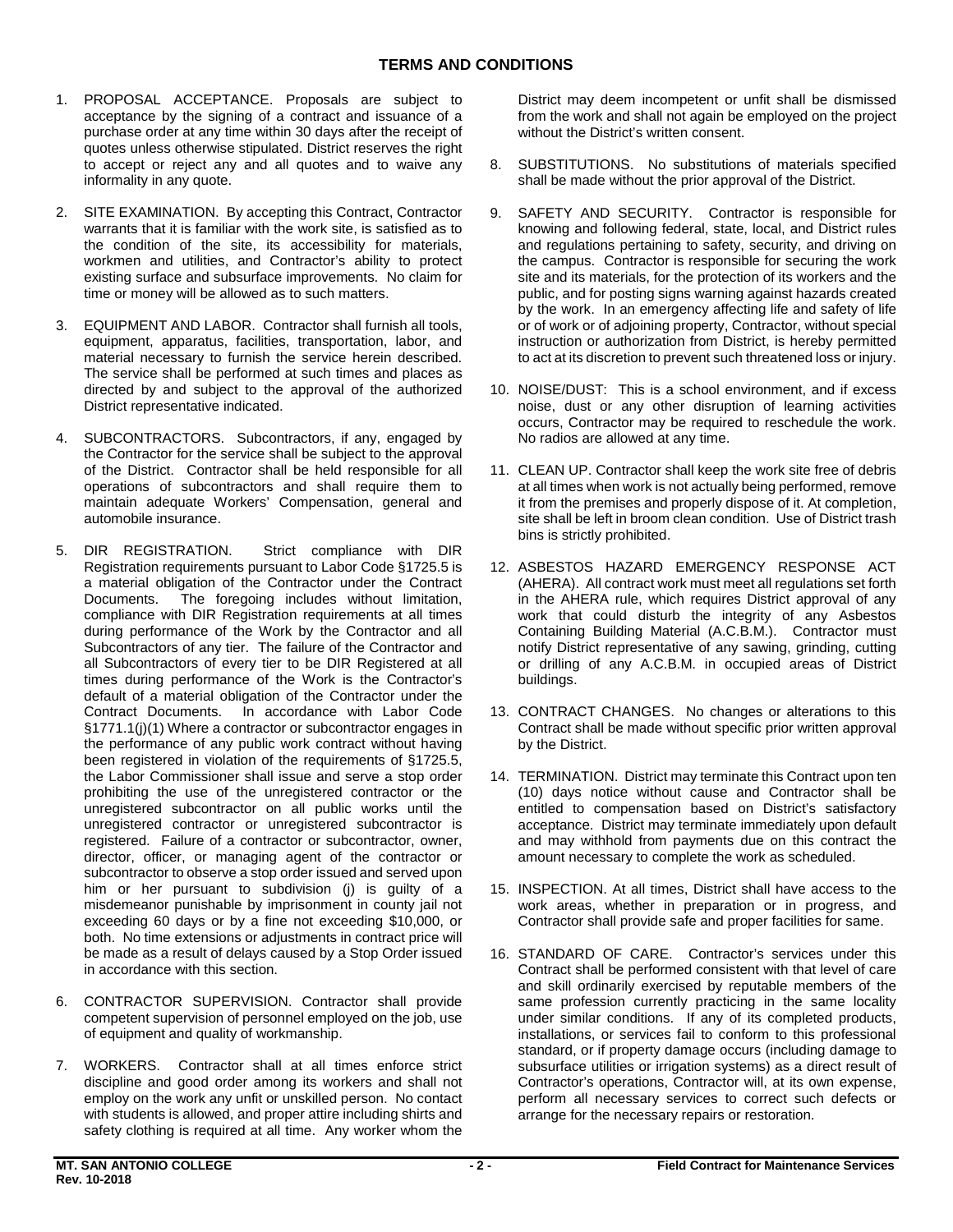- or service performed against defects or failures of materials California energy, conservation, environmental, and educational standards. 17. GUARANTEE. Contractor shall guarantee the workmanship for a minimum of one (1) year from delivery or the final completion date for the work. All workmanship and materials must be warranted to be in compliance with applicable<br>California energy, conservation, environmental, and
- educational standards. 18. FORCE MAJEURE. Contractor shall be excused from it is prevented from obtaining, delivering or performing by act established that the non-performance is not due to the fault or performance hereunder during the time and to the extent that of God, fire, strike, loss, or shortage of transportation facilities, lock-out, commandeering of materials, products, plants or facilities by the government, provided that it is satisfactorily neglect of the Contractor, its subs or suppliers.
- specifications and drawings and/or actual site conditions, work shall immediately cease until the conflict is resolved by a District representative, and District shall not be responsible for any costs/expenses incurred by Contractor due to any delays. Should any contract provision be held invalid, the remainder of this Contract shall remain in full force and effect. 19. DOCUMENT CONFLICT. In case of conflict between
- materials, supplies or services listed herein. 20. PERMITS/LICENSES. Contractor and all its employees or agents shall secure and maintain such licenses and permits as are required by law in connection with the furnishing of
- 21. CONTRACTOR STATUS. Contractor is an independent contractor, and not an officer, employee, or agent of the District, in the performance of this Contract.
- building at any time before contract completion, and such 22. OCCUPANCY. District reserves the right to occupy the occupancy shall not constitute final acceptance of any part of the work covered by this Contract, nor shall it extend the date specified for completion of the work.
- itemized receipts). District shall make payment in full for same 23. PAYMENT. Contractor shall submit invoices for services and materials provided under this Contract (T&M contracts need within 30 days after acceptance thereof by the authorized District representative. No progress payments shall be made unless specifically called for in the Contract.
- 24. LABOR CODE. Purchasing Office. Contractor shall maintain, for audit by the signatures. Copies of these records shall be furnished to the Contractor shall comply with the **applicable provisions of the Labor Code §1771, Division 2, Part 7, Ch. 1, including the payment of general prevailing wages,** a copy of which is on file in the District's District, certified payroll records applicable to this Contract, stating wage rates, trades, payments made, and employee District upon request.
- the Contractor under the Contract documents is: (i) the Contractor's strict compliance with the requirements pursuant Contractor's enforcement of CPR preparation and submittal for all Subcontractors of every tier. Contractor is required to Relations shall monitor and enforce the obligation of the 25. CERTIFIED PAYROLL RECORDS. A material obligation of to Labor Code §§ 1771.4 and 1776 for preparation and submittal of Certified Payroll Records ("CPR"); and (ii) the submit CPRs directly to the Labor Commissioner. Pursuant to Labor Code §1771.4(a)(4), the Department of Industrial

 performing any portion of the work the Prevailing Wage Rate Contractor and Subcontractors of every tier to pay laborers established for the classification of work/labor.

- Contract until it has obtained the insurance required herein employee to commence work on the Contract without proof of same. Coverage must be secured prior to commencement of 26. INSURANCE. Contractor shall not commence work under this and has submitted proof of such coverage to the District. Contractor shall not allow any subcontractor, agent, or work and shall be maintained for the active length of the project.
	- (a) Workers' Compensation Insurance not less than the statutory limits and including employer's liability coverage limits not less than \$500,000.
	- (b) Comprehensive Commercial General Liability Insurance with limits not less than \$1,000,000 per occurrence.
	- not less than \$1,000,000 per occurrence for all owned, (c) Comprehensive Automobile Liability Insurance with limits non-owned and hired vehicles.

 as additional insured, as follows: *Mt. San Antonio College, its Board of Trustees, officers, agents, representatives, insureds.* The certificate must include a copy of the The insurance certificates for (b) and (c) must list the District *employees, and volunteers are added as additional*  additional insured endorsement that amends the insurance policy.

Notification of cancellation of any coverage is required under this agreement and shall not be canceled or non-renewed without 30 days prior written notice to the District.

 27. INDEMNIFICATION. Contractor agrees to defend, indemnify, and hold harmless the District, its officers, agents, employees, and volunteers from all loss, cost, and expense arising out of to persons, damage to property sustained or claimed to have been sustained arising out of activities of the Contractor, its subcontractors, or those of any of its officers, agents, or any liability or claim of liability for personal injury, bodily injury employees. Contractor further agrees to waive all rights of subrogation against the District.

 the Contractor, its officers, agents, employees, and volunteers claims of liability for personal injury, bodily injury to persons, sustained arising out of the activities of the District, its officers, The District agrees to defend, indemnify, and hold harmless from all loss, cost and expense arising out of any liability or and damage to property sustained or claimed to have been agents, or employees.

- 28. ANTI-DISCRIMINATION. It is District policy that all contractors agree to comply with applicable federal and state laws including, but not limited to, the California Fair Employment Practice Act, beginning with Labor Code § 1410 and Labor Code § 1735. Contractor also agrees to require like compliance by all subcontractors employed on the work.
- 29. ASSIGNMENT. Contractor shall not assign or transfer by operation of law or otherwise any or all of its rights, burdens, District. In submitting a quote on this public works project, title, and interest in and to all causes of action it may have duties, or obligations without the prior written consent of the Contractor and/or any subcontractor agreeing to supply goods, services, or materials and entering a contract pursuant thereto, do offer and agree to assign to the District all rights,